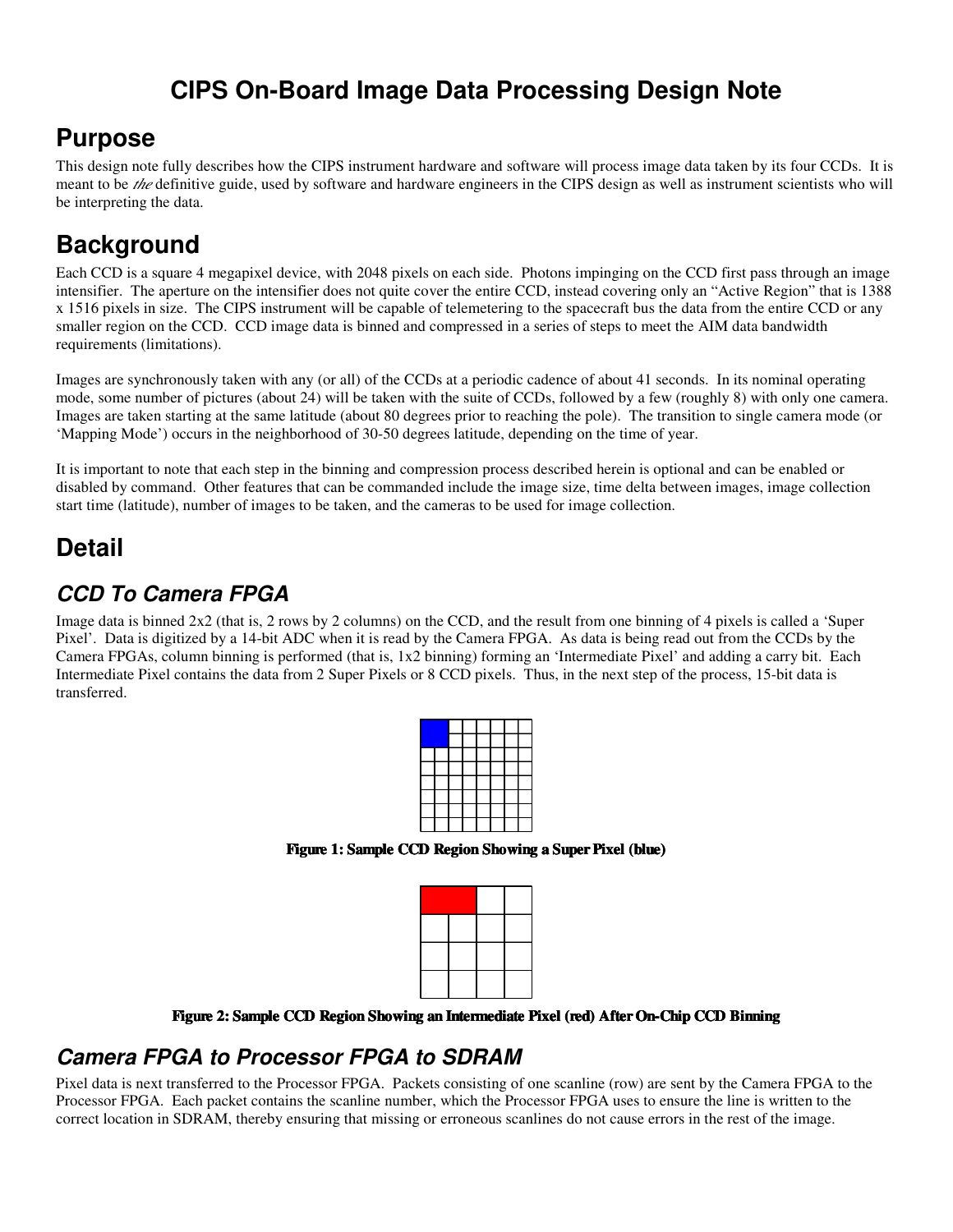Transfer error status information is stored by the Processor FPGA in SDRAM along with the scanline. Transfer errors are detected by the Processor FPGA on a per-pixel basis so that an error in the transfer of one pixel does not propagate through the rest of the scanline. Packet transfer error flags consist simply of a logical 'OR' of the pixel error bits; thus, data transfer errors can only be resolved to the scanline level. In addition to these error flags, the Processor FPGA also calculates and stores in SDRAM a packet checksum, which allows error checking to continue through the next phase of the image transfer.

## *SDRAM to Software to Spacecraft Bus*

Once in SDRAM, software running on the UTMC UT69R000 microcontroller has access to image data. For simplicity in the FPGA and software design, it has been decided that SDRAM access will be limited to one device at a time, i.e. either data is being transferred by the Camera FPGA to SDRAM, or the microcontroller is pulling data from SDRAM. This will be controlled by software (through a sequence or ground command). When the CIPS software has access to SDRAM, scanline packets are pulled in pairs from memory. Packet error flags are saved for later use, and packet checksums are verified. If errors are detected in either place, image processing will continue, and resultant science CCSDS telemetry packets will be flagged appropriately. Scanlines are pulled in pairs so that the image data may be binned 2x2. In this process, 'Science Pixels' are created. Each Science Pixel contained the binned contents of 4 Intermediate Pixels, 8 Super Pixels, or 32 CCD pixels. Due to the binning process, Science Pixels will require 17 bits of storage.



**Figure 3: Sample CCD Region Showing a Science Pixel (purple) after FPGA and On-Chip Binning**

Once the binning process has been completed and two large scanlines have been transformed into one smaller scanline, the scanline data is compressed using a 'Root 2N' lossy compression scheme. In this algorithm, each binned Science Pixel data value (N) is compressed to a new value (C) using less bits per pixel than the uncompressed data according to the following equation. Compressed values are rounded such that the resultant value, when decompressed, most closely resembles the original data value.

### **Equation 1**

$$
C = round\left(\sqrt{2*N}\right)
$$

After compression, pixel data are stored with maximum efficiency (no unused bits). These compressed scanline data are combined with the scanline packet error status flags stored earlier and are buffered in a CCSDS telemetry packet for later downlink. Each of these CCSDS packets will contain 1010 bytes of image and image status data, regardless of where this data falls with regards to scanline or image boundary. Image data will, however, be separated by camera. The only other exception to this rule is when the last image in an observation sequence has been processed. Once complete, CCSDS telemetry packets are then handed over to the Mil-Std-1553 bus controller at the next available slot in the bus schedule.

A summary of the daily image data output by CIPS is shown in Table 6 below.

### *Software Compression Options*

Root 2N compression allows data to be compressed in a (slightly) lossy manner. For the nominal binning scheme on CIPS, this means that data will be reduced in size from 17 to 10 bits per pixel. Since bandwidth is at a premium on the AIM mission, there are some compression options which should be considered. Some of these options involve trades between lesser bandwidth and the chance of slightly higher data loss, others trade slightly improved resolution in mid-range pixel values for slightly increased complexity in CIPS flight and data processing software.

### **Nominal Root 2N Compression**

In the nominal compression scheme, some optimization is done to preserve mid-range data numbers. The highest possible data number for a Science Pixel (17 bits) is:

$$
N_{\text{max}} = 2^{17} - 1 = 131071
$$

For this value, the resultant value for C using Equation 1 is 512. Thus, for all values of N, C will range from 0 to 512. Since C, as a 10-bit number, can have a value up to 1023 ( $C_{\text{max}}$ ), it makes sense to introduce an offset equal to the difference between  $C_{\text{max}}$  and the largest possible calculated value of C. Then, Equation 1 becomes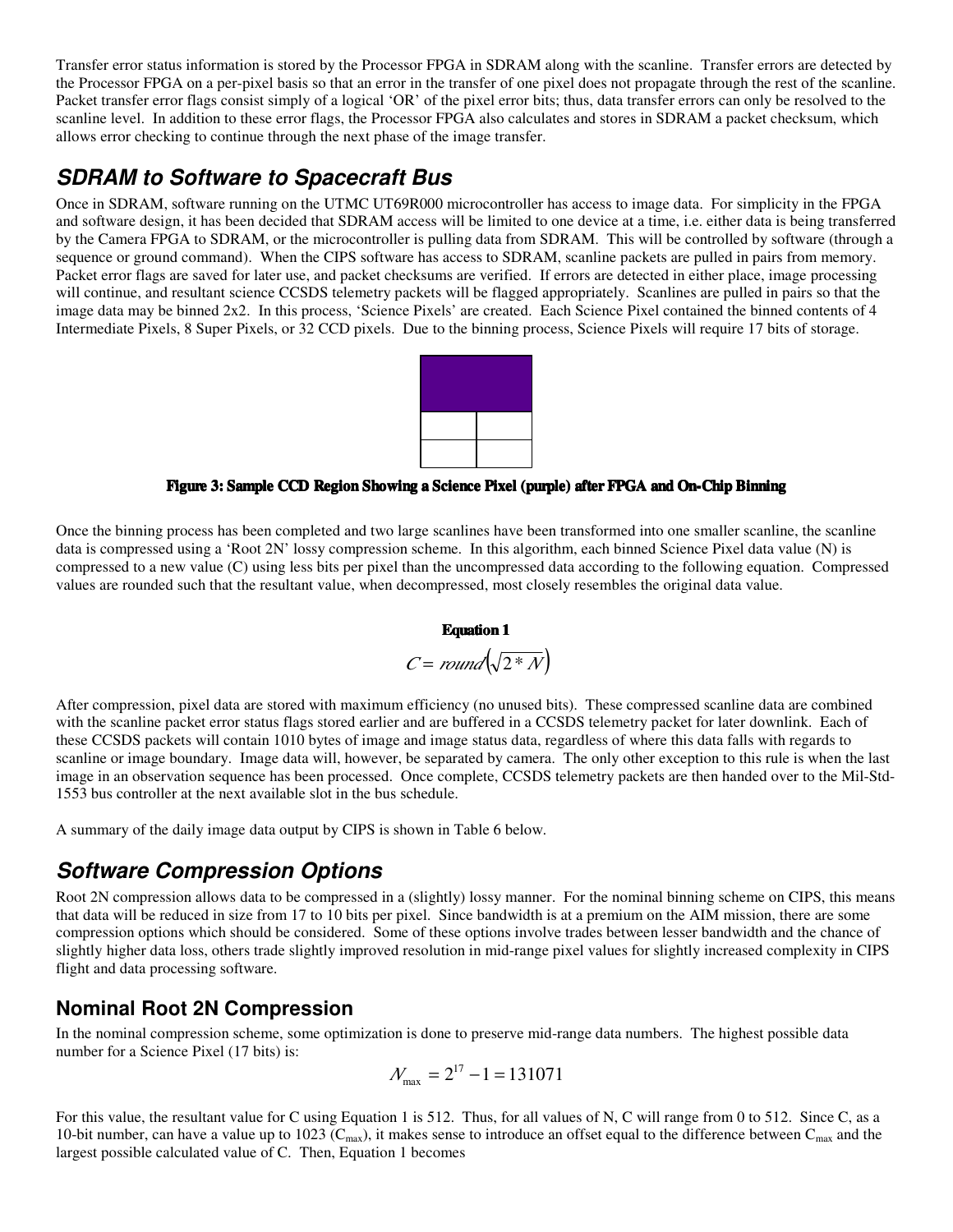**Equation 2**

$$
C = f(\mathcal{N}) = \text{round}\left(\sqrt{2 \cdot \mathcal{N}}\right) + \delta + 1
$$

where

#### **Equations 3**

$$
\begin{aligned} \n\alpha &= \mathcal{f}(N_{\text{max}}) \\ \n\delta &= C_{\text{max}} - \alpha - 1 \n\end{aligned}
$$

Now, for all values of N, C will range from  $\delta$  to C<sub>max</sub>, and it becomes possible to avoid compressing values of N that range from 0 to  $\delta$ . Thus, the compression algorithm uses Equations 3 along with Equation 4 below.

#### **Equation 4**

$$
C = f(\mathcal{N}) = \begin{cases} \text{round}(\sqrt{2 \cdot \mathcal{N}}) + \delta + 1 & \text{for} \quad N > \delta \\ \mathcal{N} & \text{if} \quad \delta \end{cases}
$$

Decompression, then, simply consists of the inverse of Equation 4, again using  $\delta$  from Equations 3 as the discontinuity point.

**Equation 5**

$$
U = f^{-1}(C) = \begin{cases} \frac{(C - \delta - 1)^2}{2} & \text{for } C > \delta \\ C & C \le \delta \end{cases}
$$

where U represents the decompressed value (and is not necessarily equal to N due to the lossy compression).

For a 17-bit N, the parameters for this compression scheme are as shown in the table below.

#### **Table 1: Nominal Root 2N Compression Parameters for 17-bit N**

| <b>Parameter</b> |       |              |  |
|------------------|-------|--------------|--|
|                  | 31071 | 1023 512 510 |  |

### **Optimized Root 2N Compression**

This algorithm improves slightly upon the Nominal scheme just presented in order to increase the size of the bottom-range region in which data numbers are not compressed. This stems from the fact that in the Nominal algorithm, there exist some values of C that cannot be obtained. For example, the value of C jumps from 510 for  $N = \delta = 510$  to 543 when  $N = \delta + 1$ . It follows that there exists some value, γ, that can serve as a better discontinuity point than δ. The value of γ can be shown to be related to the root of a polynomial and is fixed for a given number of bits in  $N<sup>1</sup>$ 

Thus, repeating Equation 4 and Equation 5 with the new cutoff values, the following functions are defined and used by the appropriate software element when compressing and decompressing image data:

**Equation 6**

$$
C = f(\mathcal{N}) = \begin{cases} \text{round}\left(\sqrt{2 \cdot \mathcal{N}}\right) + \delta + 1 & \text{for} \quad N > \gamma \\ \mathcal{N} & N \le \gamma \end{cases}
$$

<sup>&</sup>lt;sup>1</sup> Left as an exercise for the reader. The author decided not to try to tackle this problem and instead found  $\gamma$  by trial and error.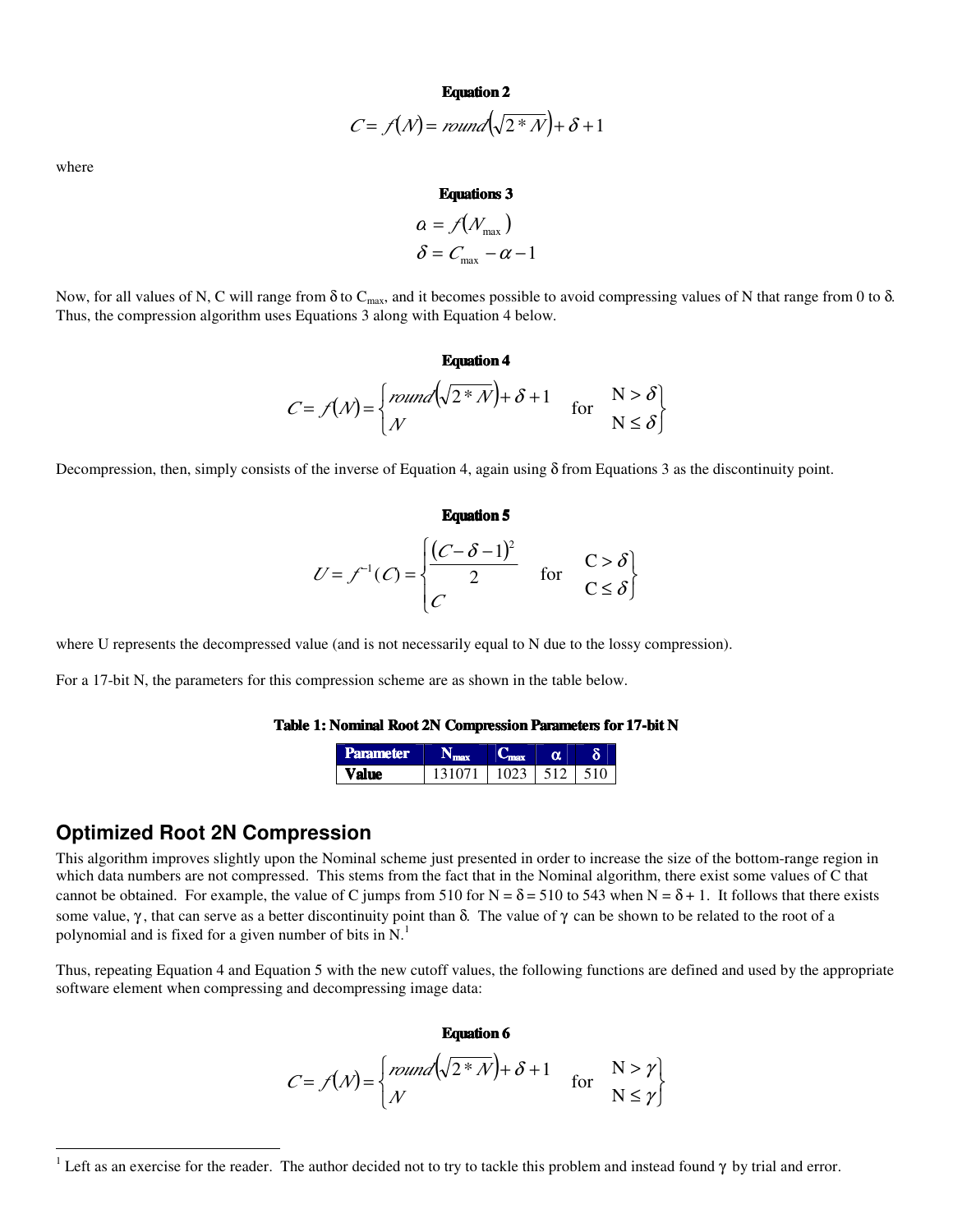**Equation 7**

$$
U = f^{-1}(C) = \begin{cases} \frac{(C - \delta - 1)^2}{2} & \text{for } C > \gamma \\ C & C \le \gamma \end{cases}
$$

and the parameters used in this scheme are shown in the following table.

| Table 2: Optimized Root 2N Compression Parameters for 17-bit N |  |  |  |
|----------------------------------------------------------------|--|--|--|
|----------------------------------------------------------------|--|--|--|

| <b>Parameter</b> |                | $\overline{\phantom{a}}$ |  |
|------------------|----------------|--------------------------|--|
| Value            | $1023$ 512 510 |                          |  |

### **High End Dropoff Root 2N Compression**

This compression scheme allows 17 bits of Science Pixel data to be reduced in size to 9 bits instead of the nominal 10. This is done by setting a cut off value that Science Pixel values cannot exceed. If C in Equation 1 were a 9 bit number, then its maximum value would be 511. Thus, the maximum value of N that still produces a 9 bit compressed number is:

$$
N_{\text{max}} = \frac{(511.5)^2}{2} = 130816
$$

This means that, for a 17 bit N (maximum value: 131071), the highest 255 data numbers (0.195%) cannot be reduced to 9 bits and will result in an error in on-board processing (resultant C would be set to 511 or 0?). This would probably be acceptable since we know that this means that the average pixel for the 32 CCD pixels represented by this Science Pixel was 99.8% saturated. Note that in this scheme, there is no additional optimization that can take place since there is no bottom-range region in which data numbers (N) do not have to be compressed. If it is desirable that bottom-range numbers not be compressed to avoid compression losses, then a lower number for N<sub>max</sub> can be selected. However, it takes a significant decrease in N<sub>max</sub> to raise the value of  $\gamma$  appreciably (i.e. N<sub>max</sub> of 90111, which cuts off the top 31.25% of the full range of N, generates a  $\gamma$  of only 99).

### **On-Board Compression Determination**

This option consists of adding logic to flight software that varies the compression scheme employed depending on the binning being performed. If any of the binning steps are omitted, the CCD image data no longer occupies 17 bits. A compression scheme from 17 bits to 10 bits can be abandoned for a 16->9 (or 15->9 or 14->8) scheme (this simply changes the values of N<sub>max</sub>, C<sub>max</sub>, α, δ, and γ). The compression scheme used to obtain final (downlinked) science data would be indicated in each CCSDS telemetry packet.

## **Summary**

A pictoral summary of the binning done on CCD pixels to produce Science Pixels is shown in the image below. In this Image, the top row shows a region of CCD pixels being binned 2x2 on-chip (blue), 2x1 in the Camera FPGA (red), then 2x2 in software (purple). The top row is meant to show the coverage in terms of CCD pixels per Science Pixel (32 CCD pixels per Science Pixel), as well as at each step along the transformation. The second row in this figure shows how a region of CCD pixels is reduced in size during this transformation.



**Figure 4: CCD Image Binning Progression (Summary, fixed pixel size shown in lower row)**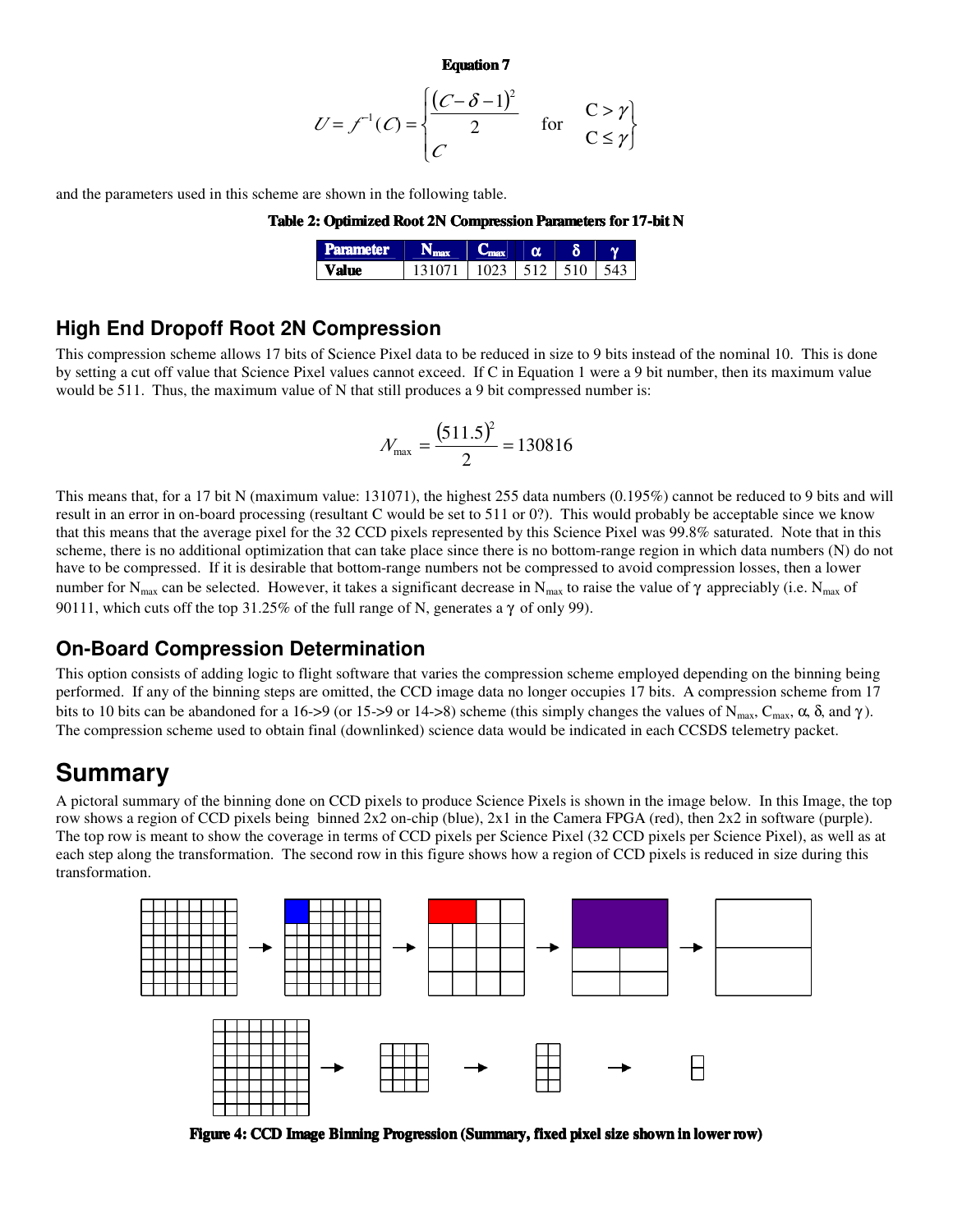The table below helps summarize the on-board data processing.

|                                      |            | <b>Camera</b> | <b>Software</b> | <b>Software</b>    |
|--------------------------------------|------------|---------------|-----------------|--------------------|
| <b>Element</b>                       | <b>CCD</b> | <b>FPGA</b>   | <b>Binning</b>  | <b>Compression</b> |
| Binning / Compression                | 2x2        | 1x2           | 2x2             | Root(2N)           |
| Maximum Post-Binning Size (pixels)   | 1024x1024  | 1024x512      | 512x256         | 512x256            |
| Projected Post Binning Size (pixels) | 694x758    | 694x379       | 347x190         | 347x190            |
| Post-Binning Bits Per Pixel          | 14         |               | 17              | Q*                 |

#### **Table 3: Binning / Compression Effects on Image Size**

Finally, all of this discussion would be moot without considering the final output of the data processing scheme, which is in the form of CCSDS packets. The reason this is critically important is because that is where we have to meet requirements (1.1 Gbit / day max). Rather than try to put all of this information into words, given the above summary, the calculations made within the 'CIPS Telemetry Packets' worksheet should be sufficient to show the effect of these various transformations on the output data rate. The important information contained within this worksheet is summarized below.

The following table shows the header information for all CIPS science telemetry packets. Note that each camera has a unique APID in the CCSDS primary header.

| <b>Item Name</b>                | Size (bits) | <b>Offset (bits)</b> |
|---------------------------------|-------------|----------------------|
| <b>CCSDS</b> Primary Header     | 48          |                      |
| CCSDS Secondary Header (time)   | 64          | 48                   |
| Image Exposure Time (seconds)   | 32          | 112                  |
| Image Exposure Time (sub-sec)   | 32          | 144                  |
| <b>Start Pixel</b>              | 24          | 176                  |
| Bits / Pixel                    | 8           | 200                  |
| <b>Image Columns</b>            | 16          | 208                  |
| <b>Image Rows</b>               | 16          | 224                  |
| <b>Compression Scheme</b>       | 5           | 240                  |
| Software Binning Performed      |             | 245                  |
| <b>Camera Binning Performed</b> |             | 246                  |
| Camera Mode (TDI/Snapshot)      |             | 247                  |
| <b>Exposure Time</b>            | 16          | 248                  |
| <b>TDI Row Count</b>            | 16          | 264                  |
| Packet Version                  | 8           | 280                  |
| <b>CRC</b>                      | 16          | 288                  |
| <b>Total Size</b>               | 304         |                      |

#### **Table 4: CCSDS Science Packet Header**

Within each packet, there will be multiple scanlines or portions of scanlines, depending on where scanlines fall relative to packet boundaries. Each scanline will be proceeded by a scanline header containing the FPGA transfer error flags and checksum status flags. This format is shown in the table below.

#### **Table 5: Scanline Header**

| <b>Item Name</b>            | Size (bits) | <b>Offset (bits)</b> |
|-----------------------------|-------------|----------------------|
| <b>Transfer Error Flags</b> |             |                      |
| <b>Checksum Error Flags</b> |             |                      |
| <b>Total Size</b>           |             |                      |

On the AIM spacecraft, the maximum size of CCSDS telemetry packets is 1024 bytes, of which 1000 bytes are available for data (14 bytes of CCSDS headers are used). Thus, after the Science Packet Header, 976 bytes of image data can be downlinked in a single packet. This is enough room for 4.15 scanlines 189 pixels in length at 10 bit resolution (4.61 at 9 bit resolution). Assuming full binning and compression, the following numbers can be derived for CIPS bandwidth: